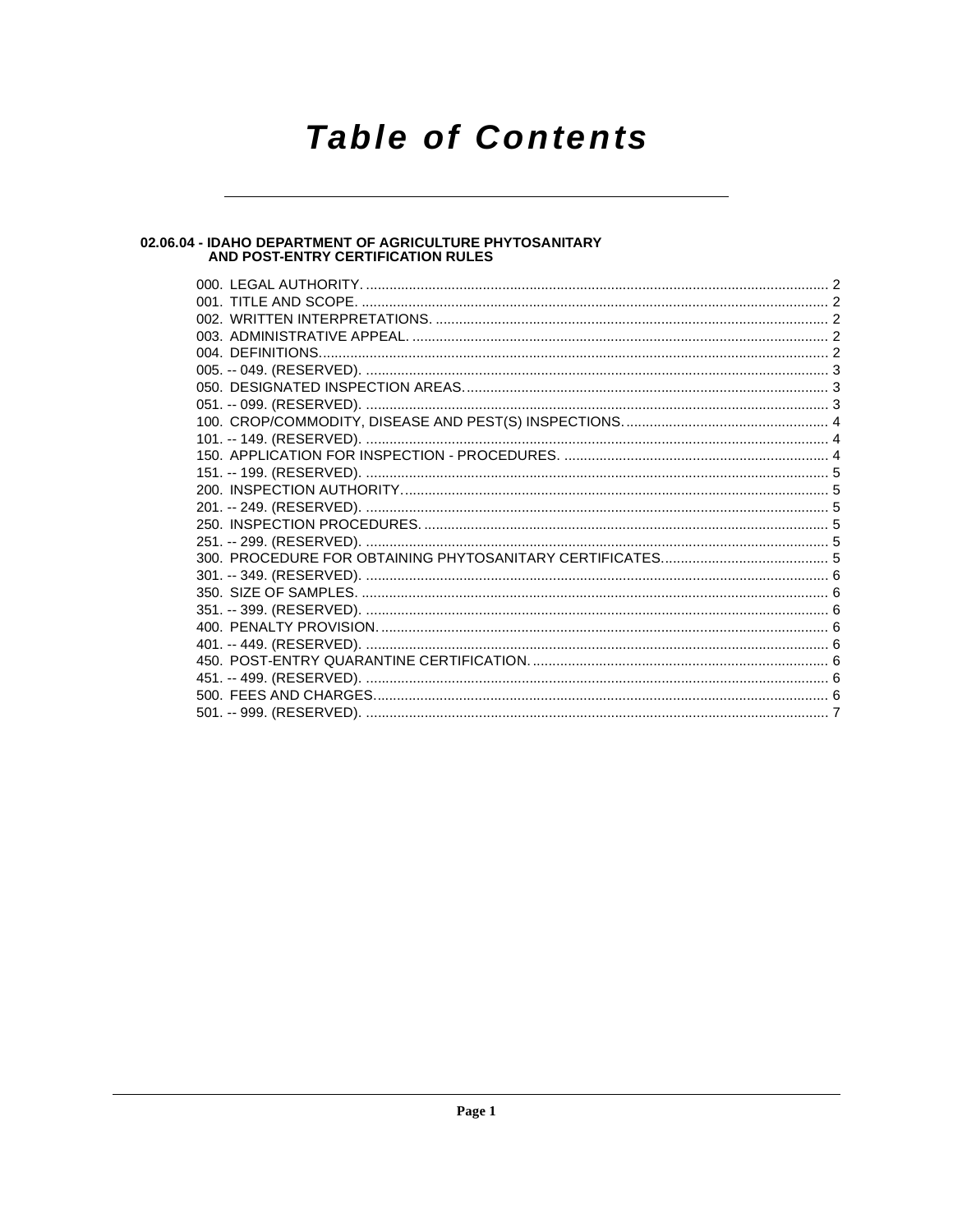#### **IDAPA 02 TITLE 06 CHAPTER 04**

# **02.06.04 - IDAHO DEPARTMENT OF AGRICULTURE PHYTOSANITARY AND POST-ENTRY CERTIFICATION RULES**

#### <span id="page-1-1"></span><span id="page-1-0"></span>**000. LEGAL AUTHORITY.**

This chapter is adopted under the legal authority of Title 22, Chapters 1 and 7, Idaho Code, Sections 22-103(22), 22-<br>107 and 22-702. (2-1-95)  $107$  and  $22-702$ .

#### <span id="page-1-2"></span>**001. TITLE AND SCOPE.**

**01.** Title. The title of this chapter is "Idaho Department of Agriculture, Phytosanitary and Post-Entry tion Rules". (2-1-95) Certification Rules".

**02. Scope**. These rules govern the production of pest-free plants and plant products, and provide procedures for compliance with phytosanitary regulations of other states and foreign countries, in order to protect Idaho agriculture from the introduction of foreign pests on imported plant materials. The official citation for this Chapter is IDAPA 02.06.04.000 et. seq. For example, this section's citation is IDAPA 02.06.04.001. (2-1-95)

#### <span id="page-1-3"></span>**002. WRITTEN INTERPRETATIONS.**

There are no written interpretations of these rules. (2-1-95)

#### <span id="page-1-4"></span>**003. ADMINISTRATIVE APPEAL.**

There is no provision for administrative appeal before the Department of Agriculture under this chapter. Hearing and appeal rights are pursuant to Title 67. Chapter 52. Idaho Code. (2-1-95) appeal rights are pursuant to Title 67, Chapter 52, Idaho Code.

#### <span id="page-1-5"></span>**004. DEFINITIONS.**

- <span id="page-1-6"></span>**01.** Applicant. Any person applying for an inspection or certification under these rules. (2-1-95)
- **02. Department**. The Idaho Department of Agriculture. (2-1-95)
- **03. Director**. The Director of the Idaho Department of Agriculture or the Director's authorized agent.  $(2-1-95)$

**04. Federal Phytosanitary Certificate**. This certificate is issued by the Department pursuant to a "Memorandum of Understanding" with the United States Department of Agriculture, Animal and Plant Health Inspection Service, Plant Protection and Quarantine, in accordance with the Code of Federal Regulations, Title 7, Part 353, Sections 353.1 - 353.7 as amended. This type certificate may only be issued for domestic plants and plant products being exported into a foreign country.

<span id="page-1-7"></span>**05. Federal Phytosanitary Certificate For Reexport**. This certificate is issued by the Department pursuant to a "Memorandum of Understanding" as referenced in Subsection 004.04 above. This type certificate may only be issued for plants and plant products of foreign origin to certify that, based on the original foreign phytosanitary certificate and/or an additional inspection, the plants and plant products entered the United States in conformance with the phytosanitary regulations of the importing country and have not been subjected to the risk of infestation or infection during storage in the United States. Shipments transiting the United States under a Customs bond are not eligible for reexport certification. (2-1-95)

<span id="page-1-8"></span>**06. Person**. An individual, partnership, corporation, firm, association, or agent. (2-1-95)

**07. Post-Entry Quarantine Certification**. This program is carried out pursuant to a "Memorandum of Understanding" between the Department and the United States Department of Agriculture, Animal and Plant Health Inspection Service, Plant Protection and Quarantine, in accordance with the Code of Federal Regulations, Title 7, Part 319.37-7 as amended. The purpose of this program is to prevent the accidental introduction of plant pests in living plants that are imported into the United States and Idaho under permit. (2-1-95)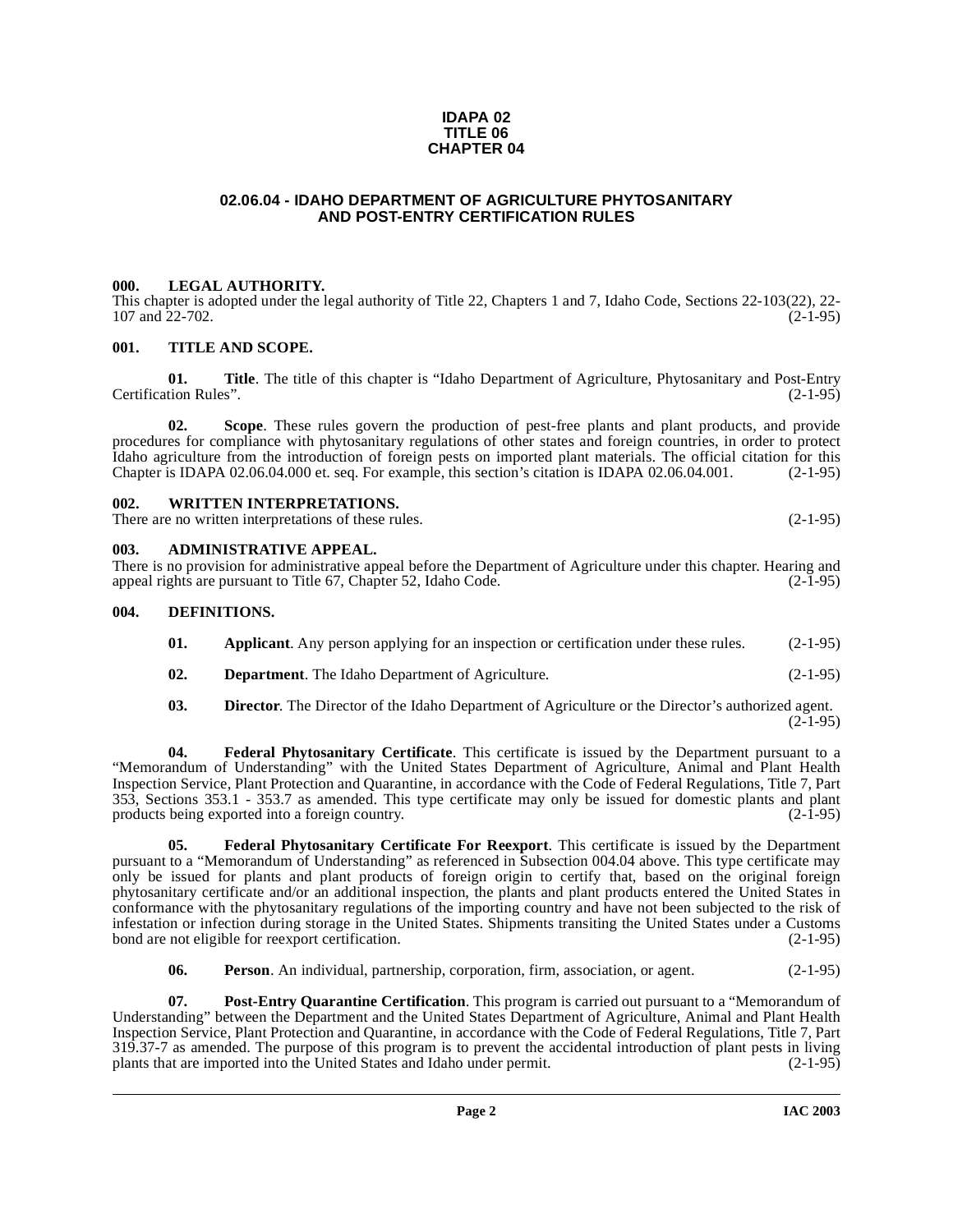<span id="page-2-4"></span>**08.** Rush Service. This service is to accommodate phytosanitary certification applications that must be issued earlier than the routine three (3) to four (4) day turn-around. This service shall be carried out only after a mutual agreement between the applicant and the Department. (2-1-95)

<span id="page-2-5"></span>**09. State Phytosanitary Certificate**. This certificate may be issued for shipments of Idaho produced plants and plant products to foreign or domestic locations. This certificate is issued to confirm a field or commodity inspection for foreign destinations. This certificate must be issued to the same standard as a federal certificate as outlined in Subsection 004.04. Idaho Crop Improvement Association field inspections may serve as the basis for the issuance of a state phytosanitary certificate for domestic markets only. This certificate shall also bear any notation or comment the Director may make as to any findings concerning the inspection or import requirements of the products being certified. (2-1-95) being certified.

# <span id="page-2-0"></span>**005. -- 049. (RESERVED).**

### <span id="page-2-3"></span><span id="page-2-1"></span>**050. DESIGNATED INSPECTION AREAS.**

The land mass of the state has been divided into fourteen (14) "inspection areas" to facilitate the inspection of all seed-producing localities and to confine the loci of disease infestations when they arise. These areas shall be numbered serially and the boundaries of each shall remain fixed as described below. The cultural conditions, i.e., weather, elevation, soil type and general farming practices, are relatively uniform within each area; therefore, the disease content of the seed produced within each respective area may be expected to be uniform. (2-1-95)

| 01. | <b>Area 1.</b> Kootenai County. | $(2-1-95)$ |
|-----|---------------------------------|------------|
|     |                                 |            |

**02.** Area 2. Benewah County. (2-1-95)

**03. Area 3**. That portion of Latah County above two thousand (2,000) feet elevation and that portion of Nez Perce County north of the Clearwater River and above two thousand (2,000) feet elevation. (2-1-95)

**04. Area 4**. That portion of Latah County below two thousand (2,000) feet elevation and all of the Clearwater River and below two thousand (2,000) feet elevation (2-1-95)

<span id="page-2-2"></span>

|              | 05. | Area 5. Lewis County.                                                                        | $(2-1-95)$ |
|--------------|-----|----------------------------------------------------------------------------------------------|------------|
|              | 06. | Area 6. Canyon, Ada, Owyhee, Payette, Washington and Gem Counties.                           | $(2-1-95)$ |
|              | 07. | Area 7. Gooding, Jerome, Lincoln and Elmore Counties.                                        | $(2-1-95)$ |
|              | 08. | Area 8. Twin Falls County.                                                                   | $(2-1-95)$ |
|              | 09. | <b>Area 9.</b> Cassia County.                                                                | $(2-1-95)$ |
| Railroad.    | 10. | Area 10. That portion of Minidoka County lying south of the main line of the Union Pacific   | $(2-1-95)$ |
| Railroad.    | 11. | Area 11. That portion of Minidoka County lying north of the main line of the Union Pacific   | $(2-1-95)$ |
|              | 12. | <b>Area 12.</b> Bingham, Bonneville, Power and Bannock Counties.                             | $(2-1-95)$ |
|              | 13. | Area 13. Jefferson, Madison, Fremont, Teton, Clark and Butte Counties.                       | $(2-1-95)$ |
|              | 14. | <b>Area 14.</b> All other agricultural areas of the state not specifically designated above. | $(2-1-95)$ |
| 051. -- 099. |     | (RESERVED).                                                                                  |            |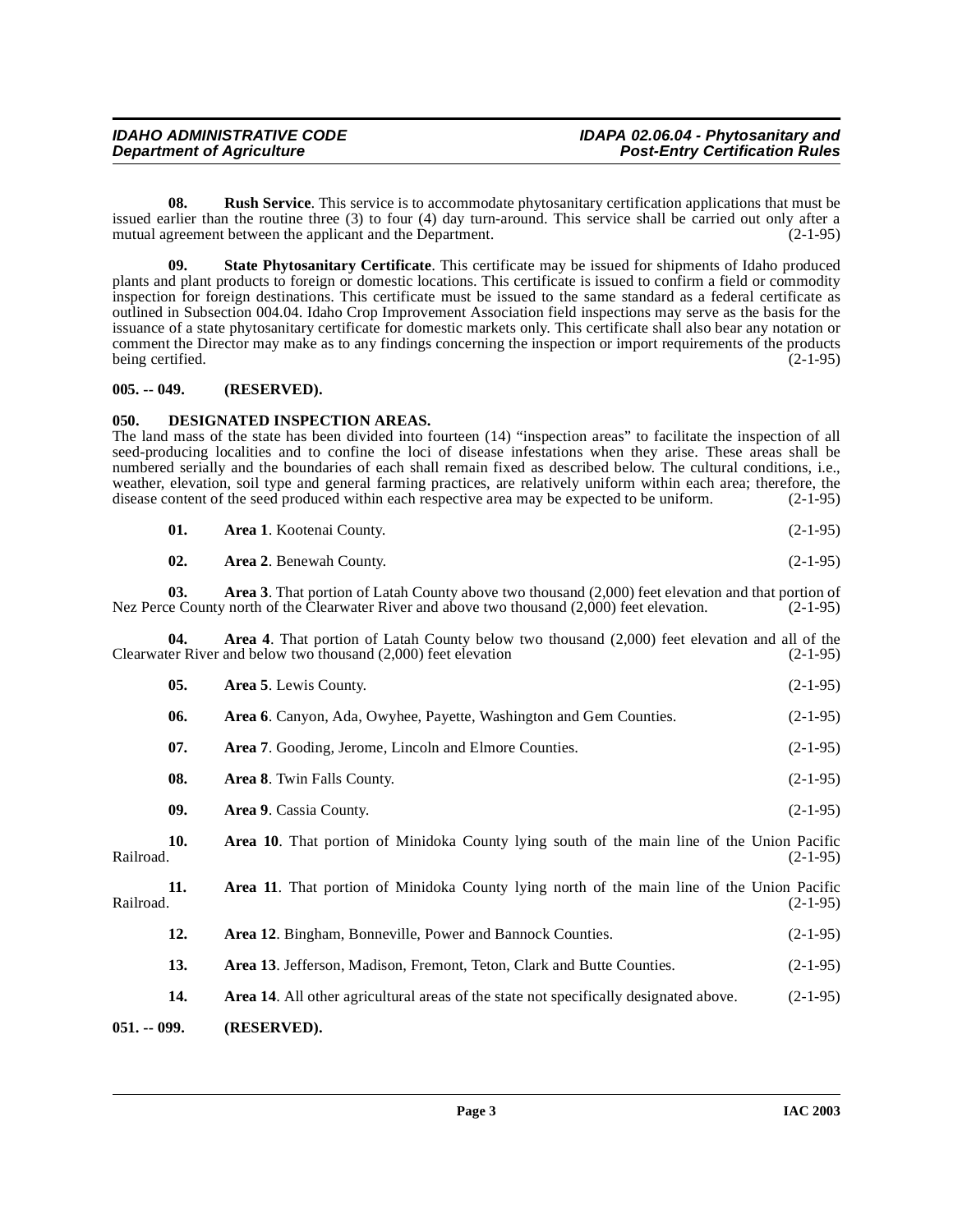## <span id="page-3-6"></span><span id="page-3-0"></span>**100. CROP/COMMODITY, DISEASE AND PEST(S) INSPECTIONS.**

<span id="page-3-7"></span>**01. Minimum Field Inspection(s)**. Unless otherwise requested by the applicant, minimum field inspections for diseases shall be as follows: (2-1-95)

**a.** Corn: Stewart's wilt, - Erwinia stewartii ((E.F.Sm.)Dye), head smut - Sphacelotheca reiliana, smut - Ustilago zeae (U. maydis), and maize dwarf mosaic virus. (2-1-95) common smut - Ustilago zeae (U. maydis), and maize dwarf mosaic virus.

**b.** Peas: Bacterial blight, Pseudomonas species. (2-1-95)

**c.** Beans: Halo Blight, caused by Pseudomonas syringae pv. phaseolicola (Burkholder 1926) Young, Dye & Wilkie 1978, (synonym P. phaseolicola (Burkholder 1926) Dawson 1943); common blight caused by Xanthomonas campestris pv. phaseoli (Smith 1897) Dye 1978, (synonyms X. phaseoli (Smith 1897) Dawson 1939, X. phaseoli var. fuscans (Burkholder 1930) Starr and Burkholder 1942); brown spot, caused by Pseudomonas syringae pv. syringae, van Hall 1902, (synonym P. syringae, van Hall 1902) only strains virulent to Phaseolus sp.; bacterial wilt, caused by Corynebacterium flaccumfaciens (Hedges 1922) Dawson 1942; or any variations or new strains of these bacteria, which are recognized as virulent to and seedborne in Phaseolus spp., and are a potential threat to seed production, all of which are hereafter referred to as bacterial diseases of beans. Anthracnose, Colletotrichum lindemuthianum (Sacc. and Magn.) Scrib. (2-1-95)

**d.** Alfalfa: Verticillium Wilt - Verticillium albo-atrum, stem and bulb nematode - Ditylenchus dipsaci.  $(2-1-95)$ 

**e.** Lettuce: Lettuce mosaic virus. (2-1-95)

**f.** Radish: Bacterial spot - Xanthomonas campestris pv. vesicatoria, Anthracnose - Colletotrichum num, blackleg - Leptosphaera maculans. (2-1-95) higginsianum, blackleg - Leptosphaera maculans.

**g.** Onion: Stem and bulb nematode - Ditylenchus dipsaci, Onion white rot - Sclerotium cepivorum, onion smut - Urocystis cepulae, neck rot - Botrytis alli, purple blotch - Alternari porri.

<span id="page-3-8"></span>**h.** Carrot: Bacterial blight Xanthomonus campestris pv. carotae, soft rot - Erwinia carotovera.

 $(2-1-95)$ 

**02. Special Inspection Requests**. Requests for inspection of plants and plant products for plant diseases or pests not specifically listed in these rules will be performed subject to the availability of Department inspectors and the biology of the pest and plant or plant products for which the request is being made. Procedures for conducting the special field or commodity inspections, the time the inspection is to be made, and any charges or fees will be made at the discretion of the Department and may be in addition to those listed in Section 500. (2-1-95)

# <span id="page-3-1"></span>**101. -- 149. (RESERVED).**

# <span id="page-3-5"></span><span id="page-3-2"></span>**150. APPLICATION FOR INSPECTION - PROCEDURES.**

<span id="page-3-4"></span>**01. Application For Field Inspection**. Application(s) must include but will not be limited to the following: company name, grower name, crop, variety, lot number (if available), pest(s)/disease(s) inspections being requested, field location, number of acres and type of irrigation. Application(s) must be filed with the Idaho Department of Agriculture, Division of Plant Industries, P.O. Box 790, Boise, Idaho 83701 or Idaho Department of Agriculture, Division of Plant Industries, P.O. Box 401, 434 Shoshone St. West, Twin Falls, Idaho 83303-0401, on forms provided by the Department. (2-1-95) forms provided by the Department.

<span id="page-3-3"></span>**02. Application For Area Inspection (Peas And Corn Only)**. Application shall be made in writing on company letterhead listing crop, grower name, variety, lot number, acres, and area grown in as outlined in Subsections 050.01 through 050.14. A minimum of two hundred (200) acres per company per designated inspection area must be submitted to be eligible for an area inspection. Applicants submitting under two hundred (200) acres within a designated inspection area must do so pursuant to Subsection 150.01 above. (2-1-95) designated inspection area must do so pursuant to Subsection 150.01 above.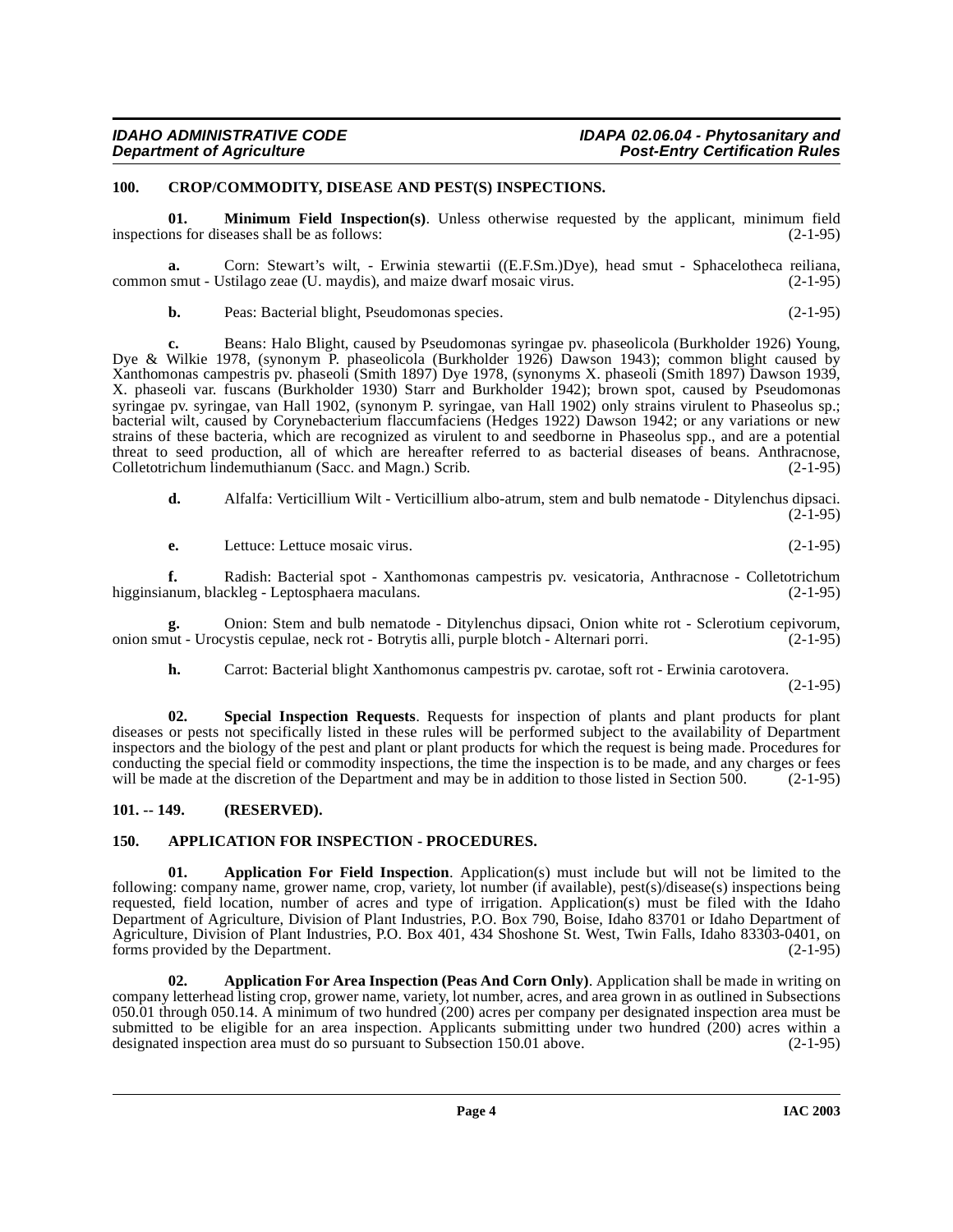<span id="page-4-7"></span>**03. Deadlines**. Applications for individual and/or area field inspections shall be submitted no later than: April 30 for Alfalfa, May 1 for peas and mint, May 15 for lettuce, radish, onion, or other vegetable crops, and July 1 for beans and corn. Applications submitted after these dates will be performed only at the discretion of the Director. (2-1-95)

<span id="page-4-14"></span>**04. Special Field Inspection Requests**. Requests for field inspections of plants and plant products for diseases or pests not listed in Subsections 100.01.a. through 100.01.h. above shall be written in on the application as provided in Subsection 150.01 above and be subject to the conditions as outlined in Subsection 100.02 above.

 $(2-1-95)$ 

# <span id="page-4-0"></span>**151. -- 199. (RESERVED).**

# <span id="page-4-8"></span><span id="page-4-1"></span>**200. INSPECTION AUTHORITY.**

The Director will authorize the crop inspections and will delegate competent agents or agencies to conduct the work. Phytosanitary certificates will be issued only by the Director. (2-1-95)

# <span id="page-4-2"></span>**201. -- 249. (RESERVED).**

# <span id="page-4-9"></span><span id="page-4-3"></span>**250. INSPECTION PROCEDURES.**

**01. Mechanics Of Inspection**. The mechanics of inspection for a particular crop(s) will be left to the discretion of the Department, but will take into account sound sampling procedures, the biology of the pest, and the crop being inspected. A crop will be inspected a minimum of, but not limited to, one (1) time during the growing season, depending on the biology of the pest or disease being inspected.  $(2-1-95)$ 

<span id="page-4-12"></span>**02. Reports Of Inspection Summaries And Requests For Inventory**. Written reports of the field and area inspections will be filed and retained in the office of the Director, for a minimum of five (5) years after the inspection of the fields is completed. At the end of each inspection season, each applicant will be sent a summary of the inspections performed with a request for any corrections or adjustments to be made as far as lot numbers, varietal names, or other information is concerned. A request will also be made at that time for the clean weights of the product harvested from each lot inspected. No phytosanitary certificate will be issued for any inspected lot for which there is incomplete documentation. (2-1-95)

<span id="page-4-10"></span>**03. Notification Of The Detection of Disease(s) Or Pest(s)**. The Department shall notify the applicant in writing upon the confirmation of the presence of a disease or pest. Notification shall be limited to those disease(s) or pest(s) outlined in Subsections 100.01.a. through 100.01.h. above or as specifically requested on the applicant's application for inspection for phytosanitary certification pursuant to Subsection 150.04.  $(2-1-95)$ 

# <span id="page-4-4"></span>**251. -- 299. (RESERVED).**

# <span id="page-4-11"></span><span id="page-4-5"></span>**300. PROCEDURE FOR OBTAINING PHYTOSANITARY CERTIFICATES.**

<span id="page-4-13"></span>**01. Requests For Phytosanitary Certificates**. Application shall be made in writing to the Department on the appropriate application form(s) provided by the Department for the certificate(s) being requested. Only fully completed applications shall be accepted. Applications shall be submitted to either the State of Idaho, Department of Agriculture, Plant Industries Division, P.O. Box 790, Boise, Idaho 83709 or State of Idaho, Department of Agriculture, P.O. Box 401, Twin Falls, Idaho 83301. (2-1-95)

<span id="page-4-6"></span>**02. Application Information**. Applications for phytosanitary certificates must include, but will not be limited to the following information: variety, crop (including scientific name), lot number (in the case of blends, all lots used in the blend must be included), number of pounds in each lot, name of grower, area and year in which crop was grown, state number, consignor and consignee, and chemical treatment applied.  $(2-1-95)$ 

**03. "Rush" Service**. As defined in Subsection 004.08 must be requested before or upon submission of an application for phytosanitary certification. The request may be made by telephone. "Rush" service will be subject to the fees as outlined in Subsection 500.02.d. (2-1-95) to the fees as outlined in Subsection 500.02.d.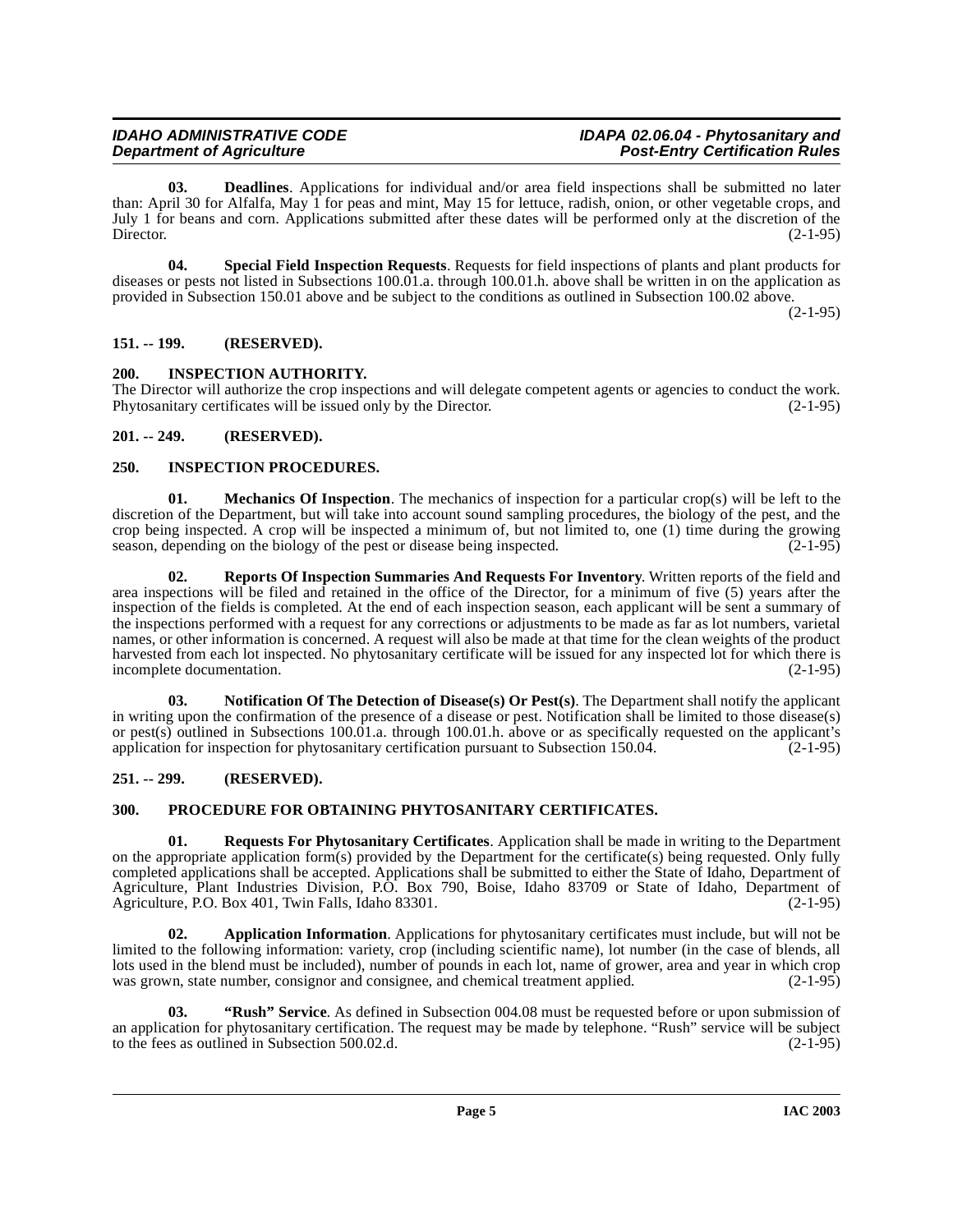# <span id="page-5-0"></span>**301. -- 349. (RESERVED).**

#### <span id="page-5-15"></span><span id="page-5-1"></span>**350. SIZE OF SAMPLES.**

Size of samples for visual inspection for phytosanitary seed inspection certificates shall be: When shipment is: under two hundred (200) pounds - one half (1/2) pound sample (minimum); two hundred (200) pounds up to one thousand  $(1,000)$  pounds - two  $(2)$  pound samples; over one thousand  $(1,000)$  pounds - five  $(5)$  pound samples (maximum); or as may be required by the importing state or country. as may be required by the importing state or country.

#### <span id="page-5-2"></span>**351. -- 399. (RESERVED).**

### <span id="page-5-12"></span><span id="page-5-3"></span>**400. PENALTY PROVISION.**

Any alteration of a phytosanitary certificate is a misdemeanor and punishable under the penalty provisions of Title 22,<br>Chapter 7. Idaho Code. (2-1-95) Chapter 7, Idaho Code.

#### <span id="page-5-4"></span>**401. -- 449. (RESERVED).**

# <span id="page-5-14"></span><span id="page-5-5"></span>**450. POST-ENTRY QUARANTINE CERTIFICATION.**

Applications shall be made on forms provided by the Department and accompanied by the fee as stated in Subsection 500.05. The applicant must allow inspection by the Department as a condition of application approval, and additional inspections as required by the Department or the United States Department of Agriculture. The United States Department of Agriculture has final approval authority. The minimum period of the quarantine shall be two (2) years, with a minimum of one (1) inspection being performed during each of the two (2) years.  $(2-1-95)$ 

### <span id="page-5-6"></span>**451. -- 499. (RESERVED).**

### <span id="page-5-10"></span><span id="page-5-7"></span>**500. FEES AND CHARGES.**

**01.** Certificates. All Phytosanitary Inspection Certificates or like documents: ten dollars (\$10) per certificate. (2-1-95) certificate. (2-1-95)

#### <span id="page-5-13"></span><span id="page-5-9"></span>**02. Phytosanitary Certification And Like Inspections And Official Treatment Observations**.

 $(2-1-95)$ 

**a.** Officially Drawn Samples: (i.e., phytosanitary certificates, purity and germ samples, referee lab analysis) - twelve dollars (\$12) per sample. (2-1-95) samples, lab analysis) - twelve dollars  $(\$12)$  per sample.

**b.** Submitted Samples: ten dollars (\$10) per item submitted. (2-1-95)

**c.** Treatment Observations: for official verification of seed treatment, seed lot fumigation, cold storage treatments, and treatment of agricultural products brought into to the state in violation of a state quarantine, fees shall be twenty-five dollars (\$25) per hour (including travel time), and any per diem incurred. Per diem shall be at established state rates. (2-1-95)

**d.** Rush service fees shall be one-hundred dollars (\$100) per certification which will be in addition to the normal phytosanitary certification charges outlined in this section. (2-1-95)

**e.** Request for phytosanitary or treatment observation services after normal working hours, on weekends, or holidays shall be subject to overtime and state per diem charges in addition to the normal charges outlined in this section. (2-1-95) outlined in this section.

<span id="page-5-8"></span>**03. Area Inspections**. Area Inspection: seven and one-half cents (\$.075) per hundred-weight. (2-1-95)

<span id="page-5-11"></span>

| 04. | <b>Field Or Lot Inspections.</b> | $(2-1-95)$ |
|-----|----------------------------------|------------|
|     |                                  |            |

- **a.** Application For Field Inspection: three dollars (\$3) per application. (2-1-95)
- **b.** Acreage Inspection Fee: three dollars and fifty cents (\$3.50) per acre per inspection. A minimum of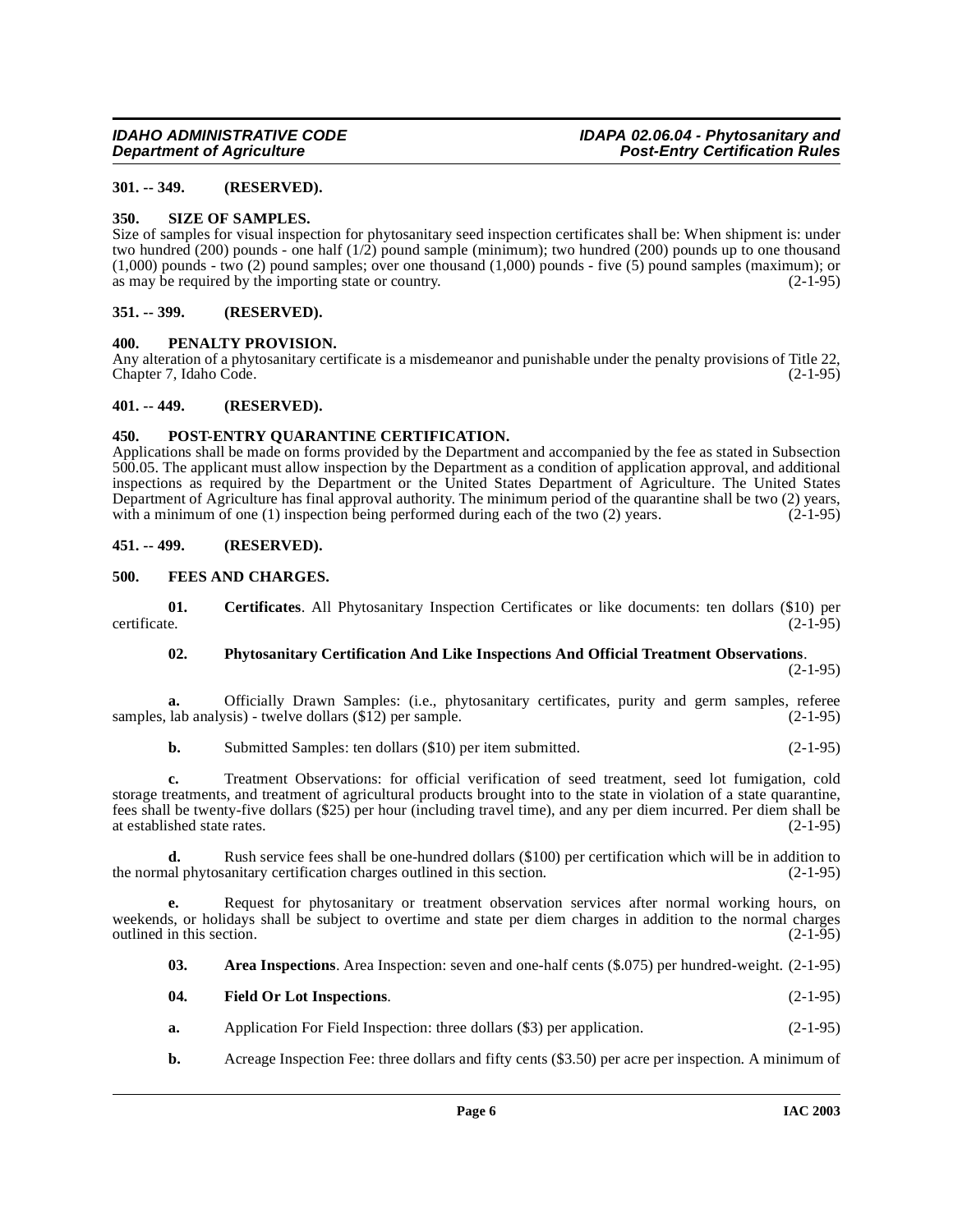thirty-five dollars (\$35) per inspection will be charged when the total acreage submitted by any one (1) applicant is ten (10) acres or less. (2-1-95) ten  $(10)$  acres or less.

**05. Post-Entry Quarantine Inspections**. The inspection fee shall be two-hundred dollars (\$200) for the required two (2) year quarantine. An additional one-hundred dollars (\$100) per year for each year beyond the initial two (2) years, if required. For rejected applications, twenty-five dollars  $(\$25)$  of the two-hundred dollar (\$200) inspection fee is non-refundable, and shall be retained to cover administrative costs. (2-1-95) inspection fee is non-refundable, and shall be retained to cover administrative costs.

<span id="page-6-2"></span><span id="page-6-1"></span>**06. Plant Pathological Laboratory Services**. Fees available upon request. (2-1-95)

<span id="page-6-0"></span>**501. -- 999. (RESERVED).**